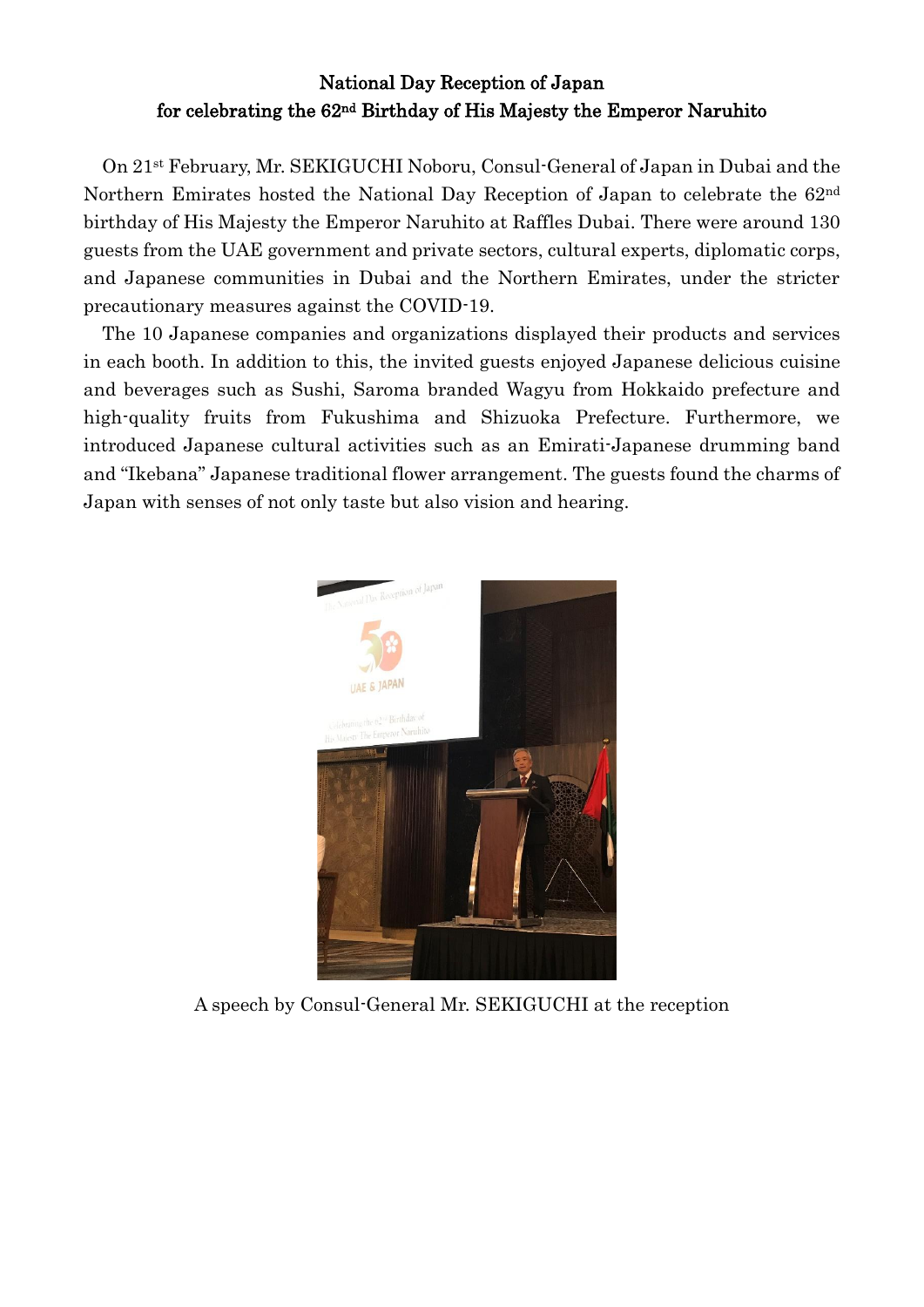



Mr. SEKIGUCHI with an Emirati Artist Mr. Abdullah Lutfi at his exhibition



National Anthems of Japan and the UAE by a Japanese Ms. HORIUCHI Saori